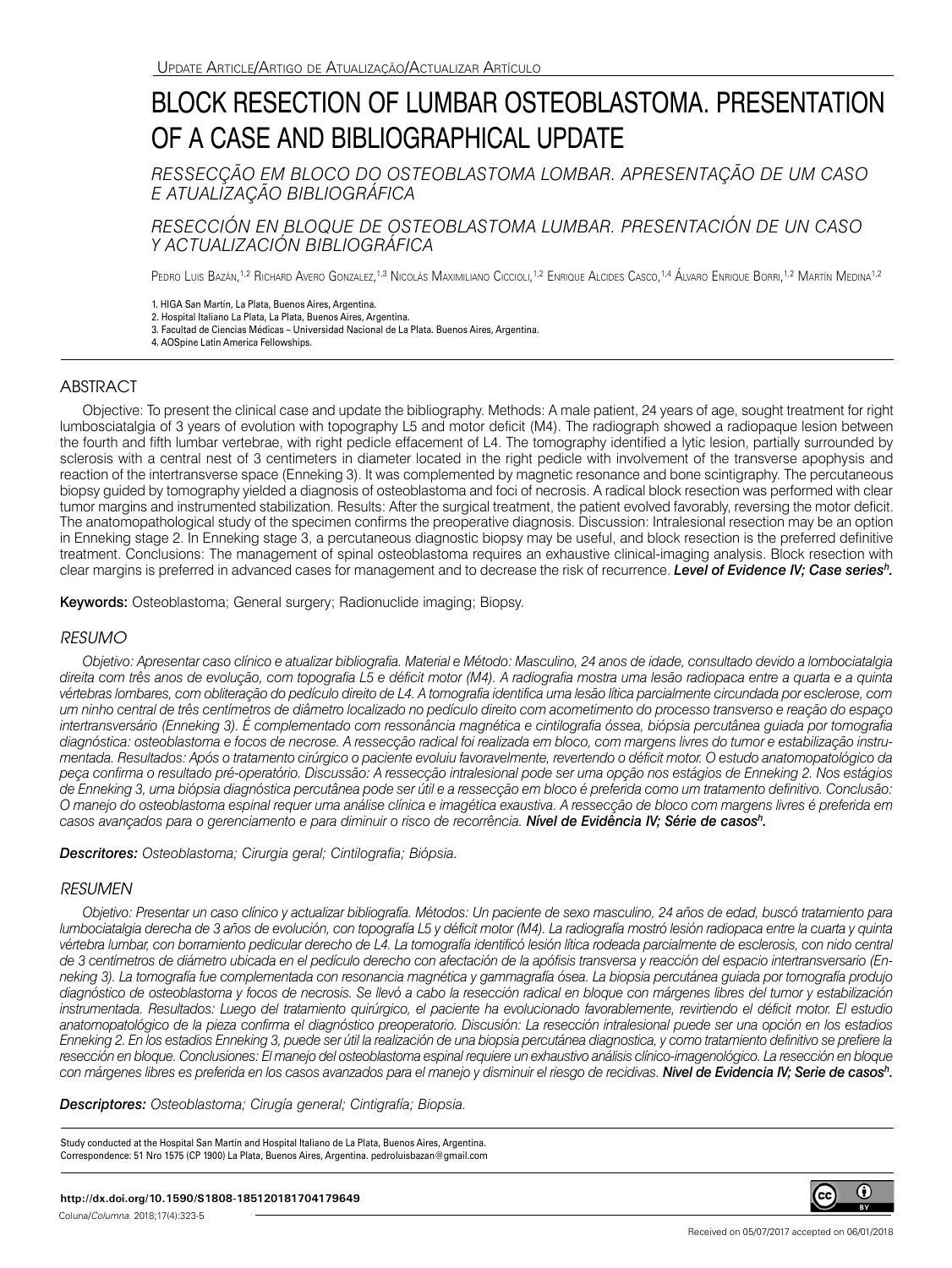# **INTRODUCTION**

Osteoblastoma (OBL) is a rare benign primary bone tumor that produces primary bone and mainly affects the long bones. The incidence of OBL is low and the male to female ratio is 2:1. It accounts for 1% of all bone tumors and around 40% are located in the spine, most often involving the posterior elements.<sup>1-3</sup> Histologically, they are indistinguishable from the smaller osteoid osteomas (OO). OBL is usually larger than 2 cm in diameter, while OO is 1.5 cm or less. These primary bone cancers (PBC) tend to predominate in the pediatric population during the second decade of life.<sup>2-3</sup>

Both OBL and OO can present a wide range of clinical manifestations. Between 15% and 25% of these tumors are locally aggressive or have the potential for malignant transformation.<sup>1</sup>

According to the literature, there are two types of OBL: conventional OBL (COBL) and aggressive OBL (AOBL). Radiographically, AOBL has a greater tendency to present lytic characteristics than its conventional counterpart.<sup>3</sup>

Surgical resection is the main treatment for spinal OBL, with high recurrence rates in subtotal resections. Some have proposed total resection (TR) for Enneking II tumors and block resections (BR) for Enneking III or AOBL variants.<sup>4</sup> TRs are highly invasive, more technically difficult surgeries and are associated with high rates of morbidity and mortality.<sup>2,4</sup>

BR refers to the removal of the tumor in one piece. Other options are curettage (CU) and fragmentary resection (FR), which refers to deliberate intralesion resection.<sup>2</sup>

The management of these PBCs requires a highly specialized multidisciplinary team. Surgery is considered a key element of their treatment. Achieving adequate margins is fundamental to improve survival and reduce local recurrence.

Here we present the case of a patient with OBL in L4 treated with BR and his follow-up for six months following surgery.

#### METHODS

We present the case of a male patient, 24 years of age, who sought treatment for right lumbosciatalgia of 3 years of evolution and authorized in writing the anonymous presentation of the case. Analysis by the Institutional Review Board was not necessary.

In the physical examination, he had low back pain radiating to the right lower limb (L4 region), with positive Lasègue's sign and M4 motor deficit.

In the X-ray, a radiopaque lesion was observed between the fourth and fifth vertebrae with diffuse borders and involvement of the intertransverse space. (Figure 1)

In the computed tomography, a lytic area surrounded by sclerosis with a central nest of 2 centimeters in diameter in the right pedicle of the fourth lumbar vertebra could be identified with expansion towards the surrounding soft tissue and irregular borders, compromising the right transverse apophysis and reaction of the intertransverse space. (Figure 2)

Figure 1. Front-view X-ray of the lumbar spine showing the lesion compromising the right pedicle of L4.

Magnetic resonance imaging revealed edema of the paraspinal muscle planes and the ipsilateral psoas muscle. (Figure 3)

Scintigraphy was requested and indicated a region of hyper-uptake in the fourth lumbar vertebra.

With the imaging characteristics (infiltration of the soft tissue, diffuse borders, involvement of the intertransverse space), pointing to a suspected Enneking III lesion, it was decided that a percutaneous biopsy guided by tomography would be performed.

After six weeks, the pathology report was received with a diagnosis of osteoblastoma and foci of necrosis.

A block resection of the tumor was indicated, carefully following the path of the proximal insertion of the nerve root at that level.

#### Surgical technique

The patient, under general anesthesia, was positioned in ventral decubitus with thoraco-pelvic supports and ocular protection. The area was brushed and rubbed with chlorhexidine antiseptic solution. Sterile fields were placed and a posterior median incision was performed, exposing the lamina. After identifying the level under fluoroscopy, 6 x 45 mm pedicle screws and rods were placed bilaterally in L3 and L5 and on the left in L4 with hands-free technique. A blunt dissection with gauze was performed, releasing the anterior aspect of the intertransverse space, and then a block resection of the tumor, using chisel and hammer and respecting the margins, was executed. (Figure 4)

The surgical site was flushed with abundant physiological solution, a drain was placed, and the wound was closed by planes.

The patient was sitting 48 hours following surgery and walking 72 hours following surgery.

#### **RESULTS**

Eight days after the block resection of the tumor, the left pedicle screw of L5 had to be replaced to correct bad positioning. The



Figure 2. Tomography axial slice showing the lesion in the right posterior arch.



Figure 3. Magnetic resonance axial slice showing the lesion and its compromise of the soft tissues.